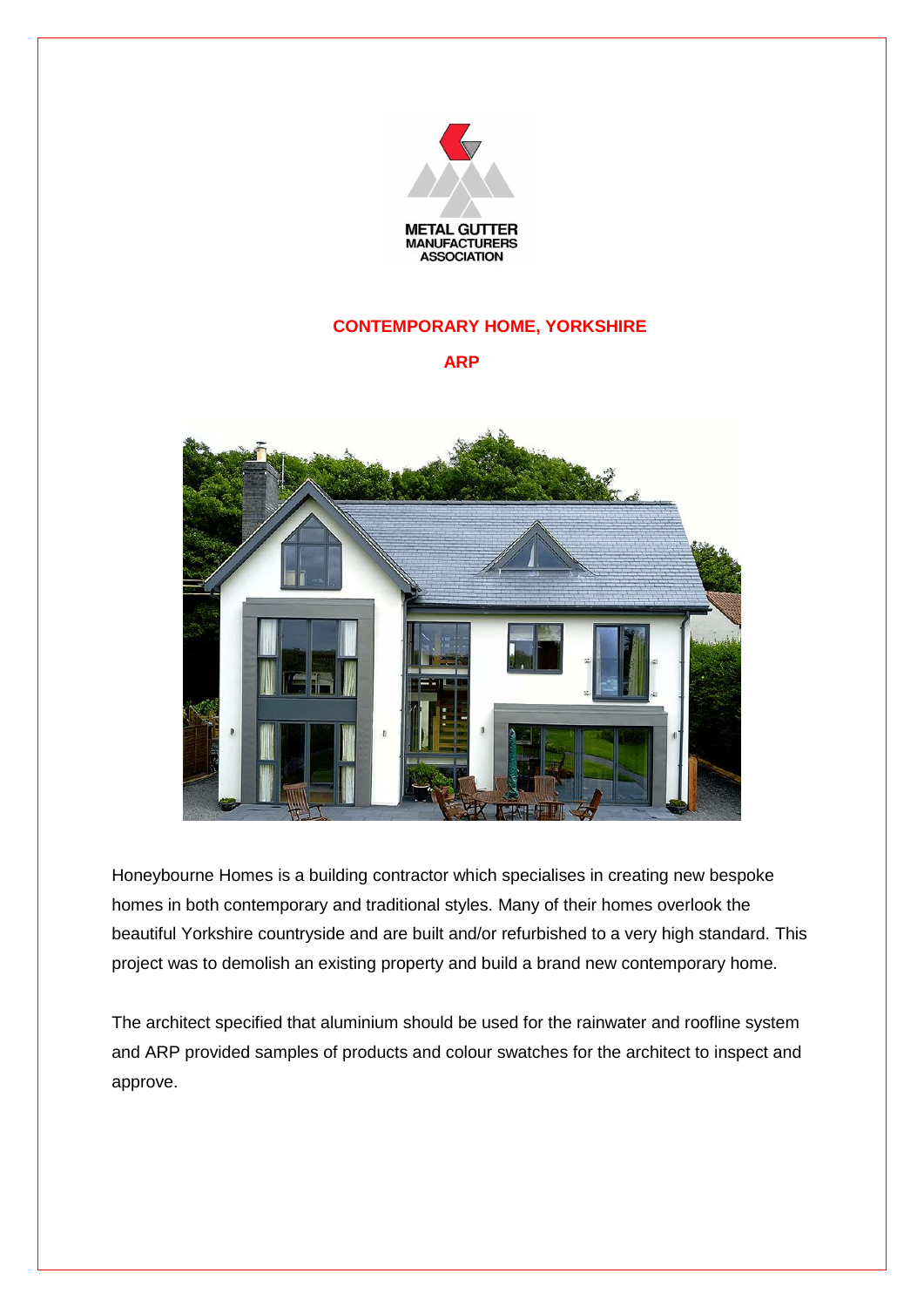By choosing aluminium over plastic it gave the specifier access to a massive range of polyester powder coating colours which helped to emphasise the architectural elements of the building. The basalt grey colour used in this property contrasted with the pearly white render perfectly and gave a finished contemporary look that is in keeping with the rest of the property.

The products specified for the rainwater system were Sentinel half round gutter and Colonnade circular downpipes. For the roofline, ARP's Trueline bespoke fascia and soffit were specified, made to measure to the exact dimensions of the building and polyester powder coated within ARP's in-house PPC facility to the basalt grey RAL 7012 as specified by the architect.



Aluminium is an ideal material for adding architectural finishes to buildings, as it is strong, can be easily formed into a variety of profiles and helps to extend a building's serviceable life. Aluminium is low maintenance, non-corrosive, non-combustible, fully recyclable, and expected to last in excess of 60 years.

Carl Massey, Director of Honeybourne Homes said: "ARP provided unstinting attention to detail no matter how many site visits were required to produce the final product".



**www.arp-ltd.com**